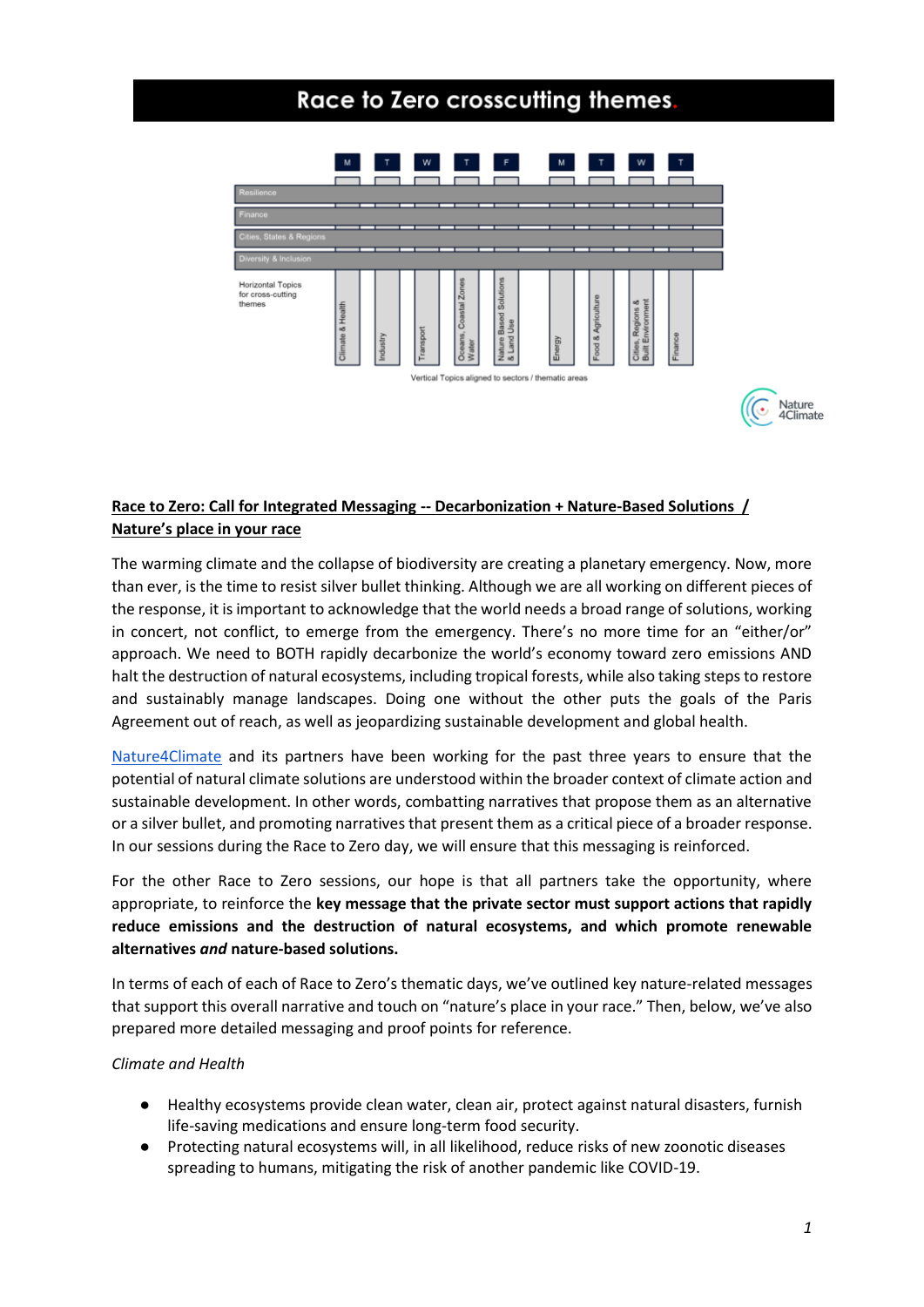# *Industry*

- Nature loss matters for most businesses through impacts on operations, supply chains, and markets. Research shows that \$44 trillion of economic value generation – over half the world's total GDP – is moderately or highly dependent on nature and its services.
- Critical that natural resources are sustainable managed, including in the production of new technologies.

# *Transport*

● In developing and planning for resilient low-carbon transport networks, particularly in new urban areas, it is important to champion integrated, far-sighted planning that keeps as much nature intact as possible.

#### *Energy*

- Natural climate solutions have a role to play in hard-to-abate sectors to help bridge the gap on the path to net zero, as long as they are part of science-based, bold emission reduction strategies.
- Governments should establish principles and conditions under which hard-to-abate sectors can finance nature-based solutions in parallel to aggressive decarbonisation of their emissions.

# *Food and Agriculture*

● Food production systems that favor crop diversity and plant-based nutrition tend to be more biodiversity and climate-supportive than systems that prioritize animal protein, dairy, and starchy vegetables. Reforming these systems not only helps farmers adapt to climate variability and promote on-farm biodiversity but also encourages healthier diets and improved food security.

#### *Cities and the built environment*

- Bringing nature into cities is essential. Trees can improve thermal comfort by providing shade from solar radiation and reducing air temperatures.
- Urban greening strategies were found to reduce mortality rates under projected average warm season and heat wave conditions in 2050, by approximately 50%, depending on models and conditions.

#### Finance

- Natural climate solutions receive less than 8% of public climate finance, up from 3% in 2018. While this increase is welcome, it is still deeply insufficient.
- There are far too many financial incentives that are encouraging deforestation and unsustainable land use. Forty times more finance is flowing into these activities than is going to green finance.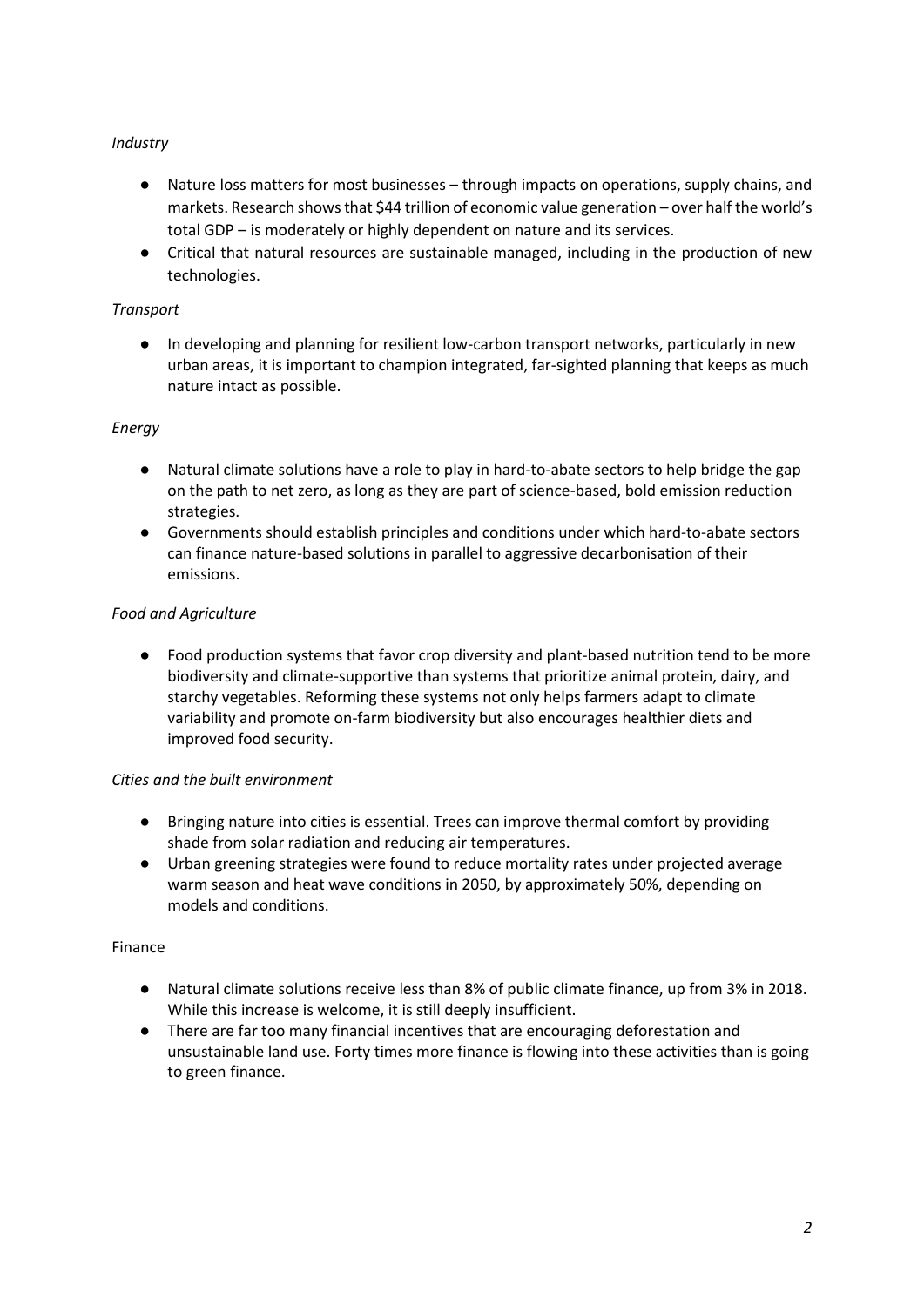#### *TOP 'NATURE'S PLACE IN THE RACE' MESSAGES:*

- 1. *Time is ticking*. We know that natural climate solutions have the potential to provide around a third of the solution to climate change by 2030 and are one of the most powerful ways for countries to enhance their national climate commitments in the lead up to COP26. Naturebased solutions must be integrated into every single NDC - and can also play a critical role in carbon-neutral nature-positive recovery packages.
- 2. *We are seeing more conversation and interest but need more action on the ground and from governments*. Nearly all private sector companies can and should integrate nature-based solutions into their science-based climate change (and nature-positive) strategies. There are a wealth of nature-based resources for companies to seek guidance from including the Science Based-Targets Network, Business for Nature, We Mean Business, the NCS Alliance, the Tropical Forest Alliance, We Value Nature.
- 3. *No time like the present,* Nature-based solutions are ready to be implemented on a global scale and must be designed in accordance with [principles t](https://www.togetherwithnature.com/)hat responsibly tackle the climate crisis, restore biodiversity, and benefit planetary health and human well-being. States and non-state actors can now use the [IUCN Global Standard](https://www.iucn.org/theme/nature-based-solutions/resources/iucn-global-standard-nbs) on nature-based solutions to guide implementation.

| <b>Topic</b>          | <b>Nature-based messaging</b>                                                                  | <b>Supporting proof points</b>                                                  |
|-----------------------|------------------------------------------------------------------------------------------------|---------------------------------------------------------------------------------|
| Climate and<br>Health | We need intact, resilient ecosystems to help<br>meet the goals of the Paris Agreement. Science | Nature-based solutions will contribute<br>to the resilience of millions of      |
|                       | estimates that these natural climate solutions                                                 | households that are already threatened                                          |
|                       | can provide a third of the solution required to                                                | by the effects of climate change and                                            |
|                       | meet the Paris goals by 2030.                                                                  | have the potential to avoid more than<br>\$3.7 trillion in damages from climate |
|                       | Healthy ecosystems provide clean water, clean                                                  | change. (source page 39)                                                        |
|                       | air, protect against natural disasters, furnish life-                                          |                                                                                 |
|                       | saving medications and ensure long-term food                                                   | Nature loss can exacerbate the effects                                          |
|                       | security.                                                                                      | of air pollution, a major threat to health                                      |
|                       |                                                                                                | that causes between 3.4 and 8.9 million                                         |
|                       | Protecting natural ecosystems will, in all                                                     | deaths every year.                                                              |
|                       | likelihood, reduce risks of new zoonotic diseases                                              |                                                                                 |
|                       | spreading to humans, mitigating the risk of<br>another pandemic like COVID-19.                 | Urban greening strategies have been<br>found to reduce mortality rates under    |
|                       |                                                                                                | projected average warm season and                                               |
|                       |                                                                                                | heat wave conditions in 2050 by                                                 |
|                       |                                                                                                | approximately 50%.                                                              |
|                       |                                                                                                |                                                                                 |
| Industry              | Almost everything we use in industry is from                                                   | Most sector scenarios project that                                              |
|                       | extraction or exploitation of natural resources                                                | global demand for industrial products                                           |
|                       | and are energy intensive in their industrial                                                   | will increase by 45-60% by 2050 relative                                        |
|                       | processes. This includes mining, cement, iron                                                  | to 2010 production levels.                                                      |
|                       | and steel, chemicals, aluminium, and pulp and                                                  |                                                                                 |
|                       | paper.                                                                                         | Rising demand for products used to<br>reduce GHG emissions (e.g. insulation     |
|                       | Without nature, we have fewer industrial jobs                                                  | materials for buildings) and to adapt to                                        |
|                       | and fewer long-term opportunities. Embracing a                                                 | climate impacts (e.g. materials for flood                                       |
|                       | nature-positive framework for infrastructure                                                   | protection) could, perversely, create                                           |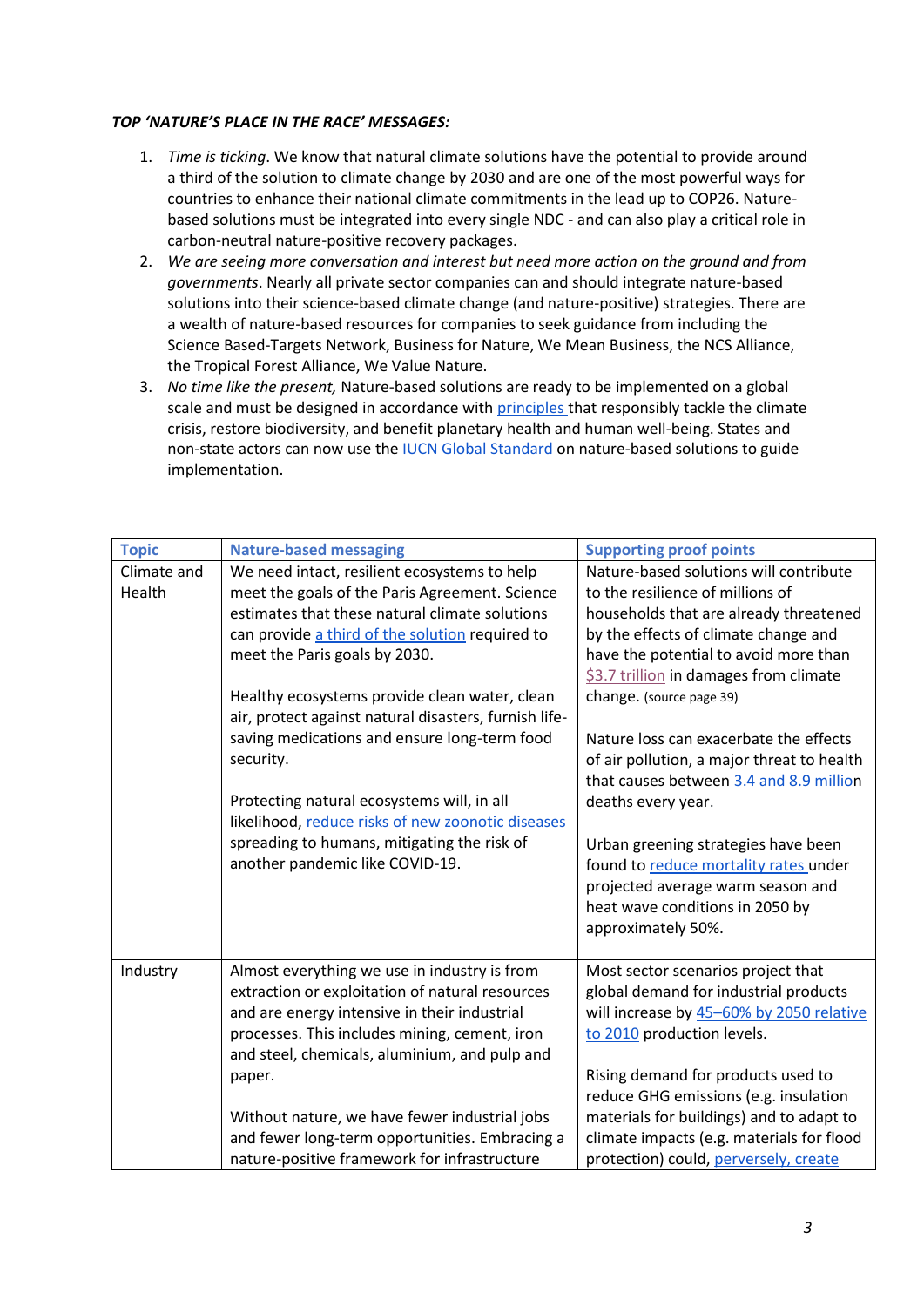|           | and development is essential for business, the<br>climate and planetary stability.<br>The World Economic Forum's 2020 Global Risks<br>Report ranks biodiversity loss and ecosystem<br>collapse as one of the top five threats humanity<br>will face in the next ten years.<br>Nature loss matters for most businesses -<br>through impacts on operations, supply chains,<br>and markets.                                                                                                                                                                                                                                                                                                                                                                                                          | pressures to increase industrial<br>emissions.<br>Human societies and economies rely on<br>biodiversity in fundamental ways.<br>Research shows that \$44 trillion of<br>economic value generation - over half<br>the world's total GDP - is moderately or<br>highly dependent on nature and its<br>services.                                                                                                                                                                                                                                                                                                                                                                                                                                                                                                                                                                                                                                                                                                                                                                                                                                                                                                                                                                                                             |
|-----------|---------------------------------------------------------------------------------------------------------------------------------------------------------------------------------------------------------------------------------------------------------------------------------------------------------------------------------------------------------------------------------------------------------------------------------------------------------------------------------------------------------------------------------------------------------------------------------------------------------------------------------------------------------------------------------------------------------------------------------------------------------------------------------------------------|--------------------------------------------------------------------------------------------------------------------------------------------------------------------------------------------------------------------------------------------------------------------------------------------------------------------------------------------------------------------------------------------------------------------------------------------------------------------------------------------------------------------------------------------------------------------------------------------------------------------------------------------------------------------------------------------------------------------------------------------------------------------------------------------------------------------------------------------------------------------------------------------------------------------------------------------------------------------------------------------------------------------------------------------------------------------------------------------------------------------------------------------------------------------------------------------------------------------------------------------------------------------------------------------------------------------------|
| Transport | Transport is reliant on intact nature. Impacts of<br>climate change include more intense droughts<br>and floods, heat waves, thawing permafrost and<br>sea-level rise could damage transport<br>infrastructure such as roads, railways and ports,<br>requiring extensive adaptation and changes to<br>route planning in some regions.<br>Efficient, low-carbon transport systems have<br>significant co-benefits such as better access to<br>mobility services for the poor, time saving,<br>energy security, and reduced urban pollution<br>which can lead to better health.<br>Integrated, far-sighted planning that keeps as<br>much nature intact as possible (using the<br>mitigation hierarchy) can create resilient low-<br>carbon transport networks, particularly in new<br>urban areas. | British Airways, Qantas and American<br>Airlines are among the 13 major airlines<br>to have signed a new joint commitment<br>to reaching net-zero emissions by 2050.<br>Orchestrated by global aviation alliance<br>oneworld, the commitment will see the<br>airlines invest in more fuel-efficient<br>aircraft, sustainable aviation fuels (SAF)<br>and carbon offsetting to bring their net<br>emissions footprint to zero by mid-<br>century.<br>If we cut down forests to create railway<br>systems - how can we mitigate the<br>damage? The main concept is the<br>"polluter pays" principle, which refers<br>to paying for damage that you do to the<br>environment. Although usually thought<br>of for pollution, this should apply for<br>biodiversity losses too.<br>If compensation goes beyond ensuring<br>no net loss of biodiversity, it is known as<br>"net gain," which is preferable.<br>We are losing biodiversity (e.g.,<br>deforestation) due to energy, mining,<br>infrastructure, commercial agriculture,<br>and other development, but very little<br>of this loss is compensated for. That<br>compensation could represent an<br>enormous new stream of revenue for<br>conservation to fight the biodiversity<br>crisis and nature loss.<br>2019 Estimated Flow: US\$ 6.3-9.2<br>billion per year |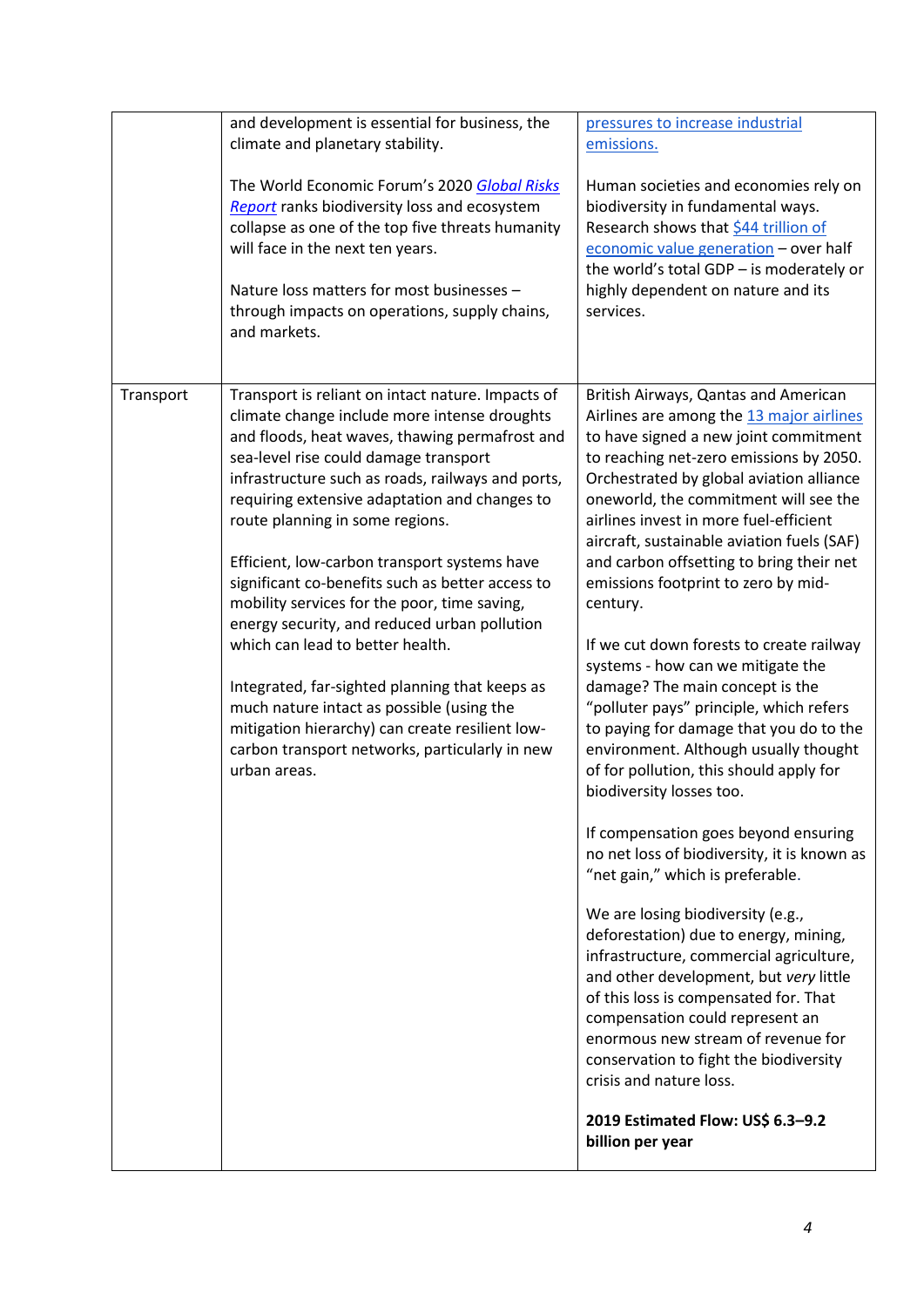|                             |                                                                                                                                                                                                                                                                                                                                                                                                                                                                                                                                                                                                                                                                                                                                                                                                        | 2030 Potential Flow: US\$ 162.0-168.0<br>billion per year<br><b>Financing Nature: Closing the Global</b><br><b>Biodiversity Financing Gap</b>                                                                                                                                                                                                                                                                                                    |
|-----------------------------|--------------------------------------------------------------------------------------------------------------------------------------------------------------------------------------------------------------------------------------------------------------------------------------------------------------------------------------------------------------------------------------------------------------------------------------------------------------------------------------------------------------------------------------------------------------------------------------------------------------------------------------------------------------------------------------------------------------------------------------------------------------------------------------------------------|--------------------------------------------------------------------------------------------------------------------------------------------------------------------------------------------------------------------------------------------------------------------------------------------------------------------------------------------------------------------------------------------------------------------------------------------------|
| Ocean,<br>coastal,<br>water | Freshwater, coastal and marine habitats play<br>vital roles in storing carbon and shielding<br>humans from climate change impacts.<br>The world's remaining intact ecosystems and<br>biomes are hotspots for both biodiversity and<br>carbon storage while also protecting people<br>from climate change impacts. Yet many of these<br>areas lack effective protection or are poorly<br>managed.                                                                                                                                                                                                                                                                                                                                                                                                       | Restoring forests, peatlands, and<br>mangroves globally has the potential to<br>reduce global CO <sub>2</sub> e emissions by 10<br>billion tons annually with more than<br>one-third included in carbon markets.<br>If today's mangroves were lost, 18<br>million more people would be flooded<br>every year (a 39% increase) and annual<br>damages to property would increase by<br>16% (\$82 billion).                                         |
| Energy                      | Nature plays a critical role alongside<br>decarbonisation of the energy sector.<br>Natural climate solutions have a role to play in<br>hard-to-abate sectors to help bridge the gap on<br>the path to net zero, as long as they are part of<br>science-based, bold emission reduction<br>strategies.<br>Governments should establish principles and<br>conditions under which hard-to-abate sectors<br>can finance nature-based solutions in parallel to<br>aggressive decarbonisation of their emissions.<br>We are at the beginning of an enormous global<br>buildout of clean energy infrastructure-we<br>need at least a nine-fold increase in renewable<br>energy production to meet the Paris Agreement<br>goals. But this buildout must be done fast and<br>smart to avoid further nature loss. | Natural climate solutions have the<br>potential to provide around a third of<br>the solution to climate change by 2030<br>and are one of the most powerful ways<br>for countries to enhance their national<br>climate commitments in the lead up to<br>COP26.<br>There is plenty of previously developed<br>land that can be used to meet our clean<br>energy needs-at least 17 times the<br>amount needed to meet the Paris<br>Agreement goals. |
| Food and Ag                 | Food production systems that favor<br>crop diversity and plant-based nutrition tend to<br>be more biodiversity and climate-supportive<br>than systems that prioritize animal protein,<br>dairy, and starchy vegetables. Reforming these<br>systems not only helps farmers adapt to climate<br>variability and promote on-farm biodiversity but<br>also encourages healthier diets and improved<br>food security.                                                                                                                                                                                                                                                                                                                                                                                       | In light of the COVID-19 crisis, the IMF<br>has urged governments to incorporate<br>environmental concerns into their fiscal<br>recovery packages to ensure a<br>sustainable recovery. 127 Other<br>international organizations such as the<br>World Trade Organization (WTO) are<br>able to serve as watchdogs and develop<br>international rules and disciplines on<br>harmful subsidies.                                                      |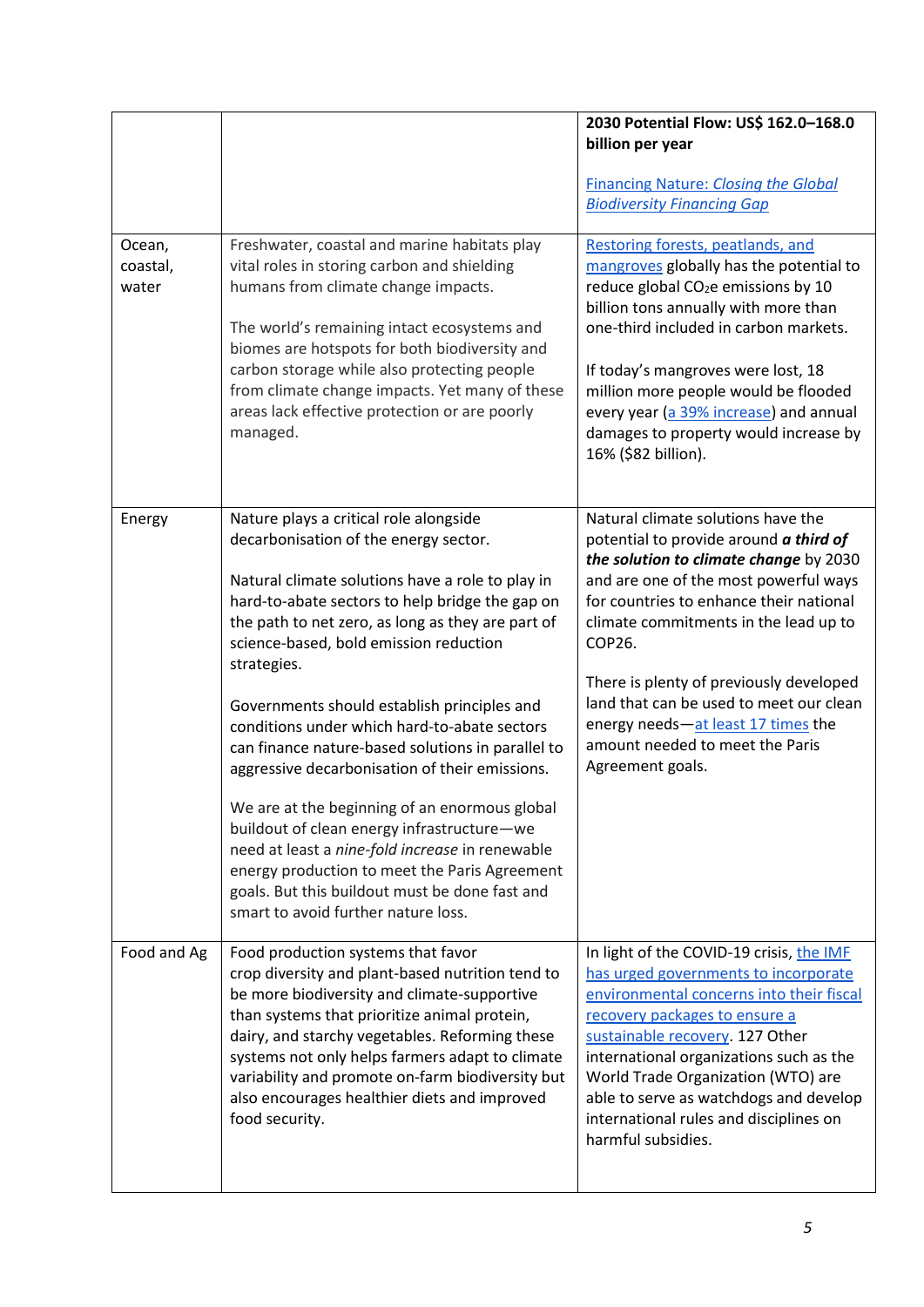| climate change.<br>Bringing nature into cities is essential. Trees can<br>improve thermal comfort by providing shade<br>from solar radiation and reducing air<br>temperatures.<br>Urban greening strategies were found to reduce<br>mortality rates under projected average warm<br>season and heat wave conditions in 2050, by<br>approximately 50%, depending on models and                                                                             | Urban areas, if used for exercise, can be<br>part of a solution to address the global<br>rise in non-communicable diseases,<br>which account for 88% of European<br>deaths.<br>Currently, 42 countries have biodiversity<br>offset policies in place, but with<br>evidence of enforcement from fewer<br>than 20% of these countries (source<br>Funding the Nature Gap 2020).                                                                                                                                                                                                                                                                                                         |
|-----------------------------------------------------------------------------------------------------------------------------------------------------------------------------------------------------------------------------------------------------------------------------------------------------------------------------------------------------------------------------------------------------------------------------------------------------------|--------------------------------------------------------------------------------------------------------------------------------------------------------------------------------------------------------------------------------------------------------------------------------------------------------------------------------------------------------------------------------------------------------------------------------------------------------------------------------------------------------------------------------------------------------------------------------------------------------------------------------------------------------------------------------------|
| conditions.<br>There are far too many financial incentives that<br>are encouraging deforestation and<br>unsustainable land use.<br>We need:<br>Integration of material risks in private<br>sector investment decisions<br>Agricultural subsidy reform<br>Uplifting and mainstreaming ODA<br>finance<br>Natural infrastructure, offsetting policies<br>and planning<br>Domestic finance by national<br>governments<br>Green lending and financial products | Financing the <b>biodiversity</b> funding gap<br>report estimates financial flows into<br>global biodiversity conservation in 2019<br>as between US\$ 124 and US\$ 143<br>billion. This represents a near-tripling in<br>funding since 2012 but, to put it in<br>context, spending on agricultural,<br>forestry, and fisheries subsidies that<br>degrade nature is at least two to four<br>times greater. And that does not include<br>subsidies for fossil fuels.<br>To deliver the full potential of NCS, we<br>need to properly value the benefits they<br>provide, and then there needs to be a<br>significant transformation in existing<br>flows of domestic and international |
| Nature-based solutions must be part of a broad<br>portfolio of solutions that include dramatic<br>reductions in emissions in our energy, transport,<br>industry and building systems, as well as<br>changes in agricultural practices and consumer<br>habits.<br>Rising emissions of greenhouse gases, the                                                                                                                                                | finance, as well as the generation of<br>new sources of finance.<br>- Nine out of the 15 big biophysical<br>systems that regulate climate are now<br>on the move, showing worrying signs of<br>decline and potentially approaching<br>tipping points.<br>- A fifth of all countries face ecosystem<br>collapse from mass biodiversity loss.<br>- Almost a <i>quarter of global carbon</i><br>emissions are generated from                                                                                                                                                                                                                                                            |
|                                                                                                                                                                                                                                                                                                                                                                                                                                                           | also house a large proportion of the population<br>and economic activities most at risk from<br>destruction of nature, inefficient use of land                                                                                                                                                                                                                                                                                                                                                                                                                                                                                                                                       |